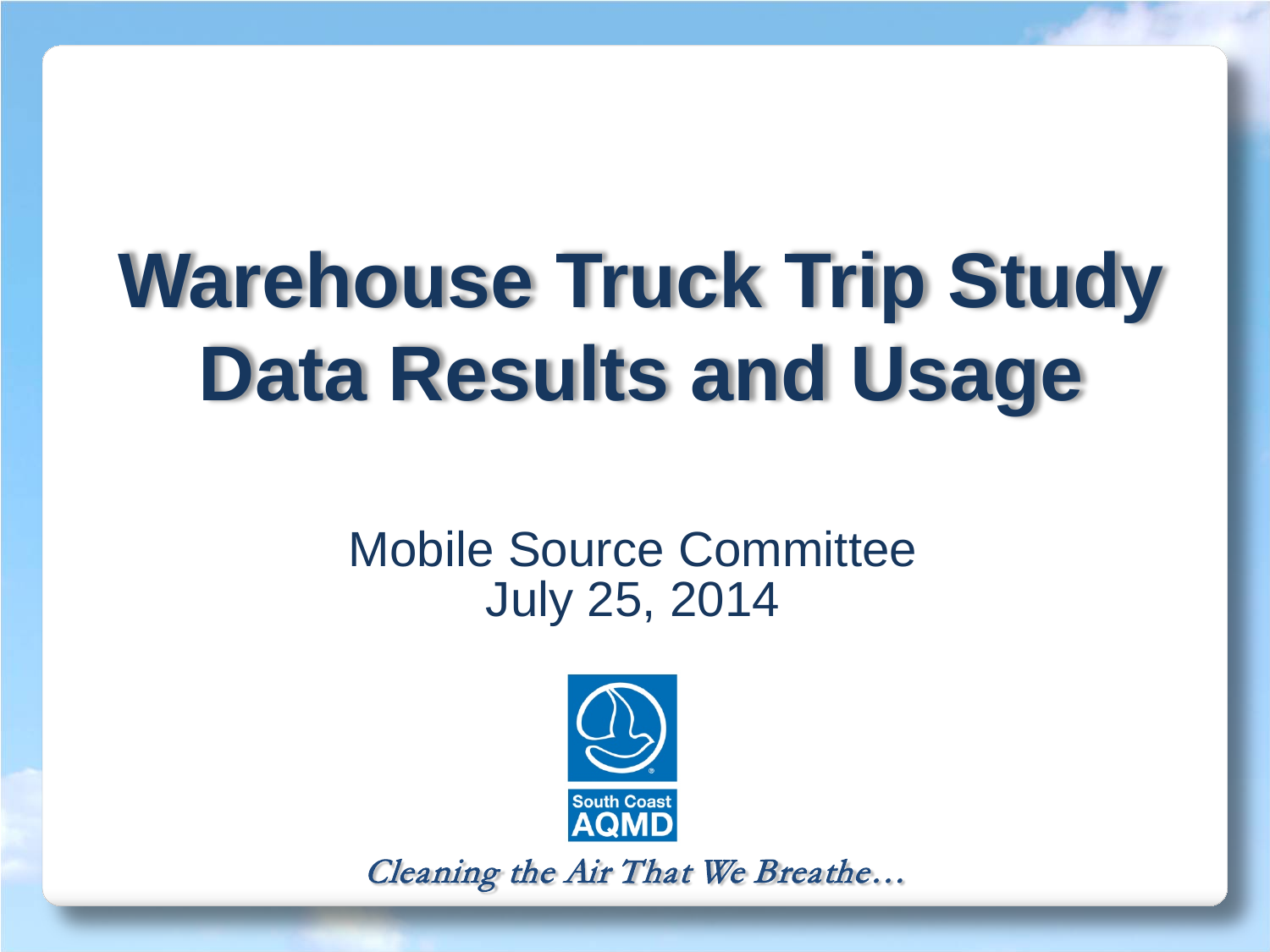# **Background**

• Purpose: To provide guidance on how to quantify warehouse truck emissions for CEQA air quality analyses Technical guidance Establish "substantial evidence" for assumptions Consistency for SCAQMD staff comments • Truck emissions >90% of air impact • Tenant often unknown when CEQA document certified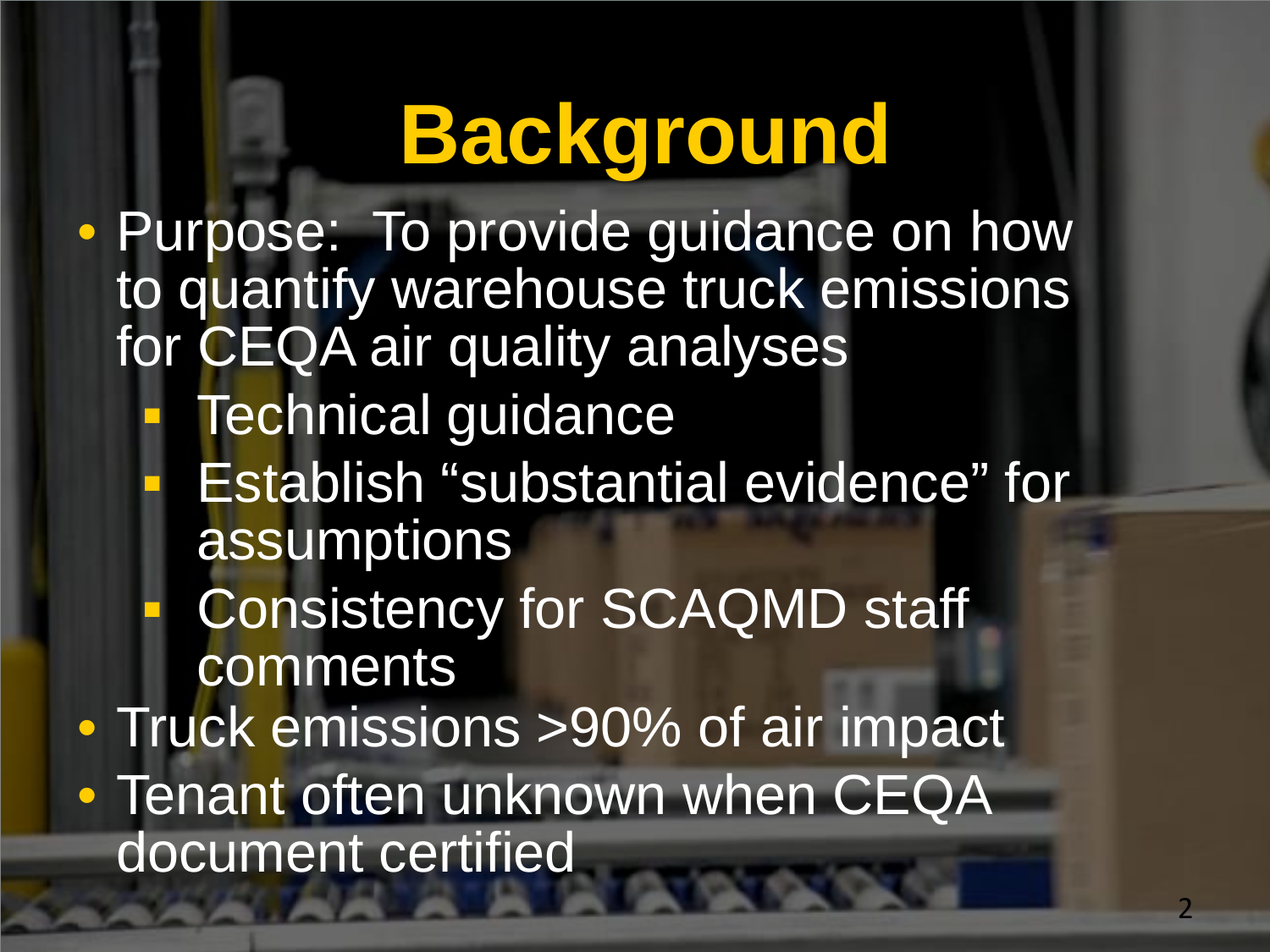# Existing Trip Rates

|                          | <b>Overall Rate</b><br>(trips/tsf) |                                               | <b>Truck Rate</b><br>(trips/tsf) |                                               |
|--------------------------|------------------------------------|-----------------------------------------------|----------------------------------|-----------------------------------------------|
| <b>Grouping</b>          | <b>Average</b><br><b>Rate</b>      | <b>Rate with</b><br><b>Peaking</b><br>Factor* | <b>Average</b><br><b>Rate</b>    | <b>Rate with</b><br><b>Peaking</b><br>Factor* |
| <b>Current ITE</b>       | 1.68                               |                                               | 0.64                             |                                               |
| Majority of CEQA docs*   | 1.68                               |                                               | 0.34                             |                                               |
| <b>CalEEMod Guidance</b> |                                    | 2.59                                          |                                  | 1.04                                          |

Calculated truck trip rate based on Fontana Truck Trip Study (4 warehouses)

V

3 *\* 11 out of 18 CEQA docs in past year use 0.34 truck rate*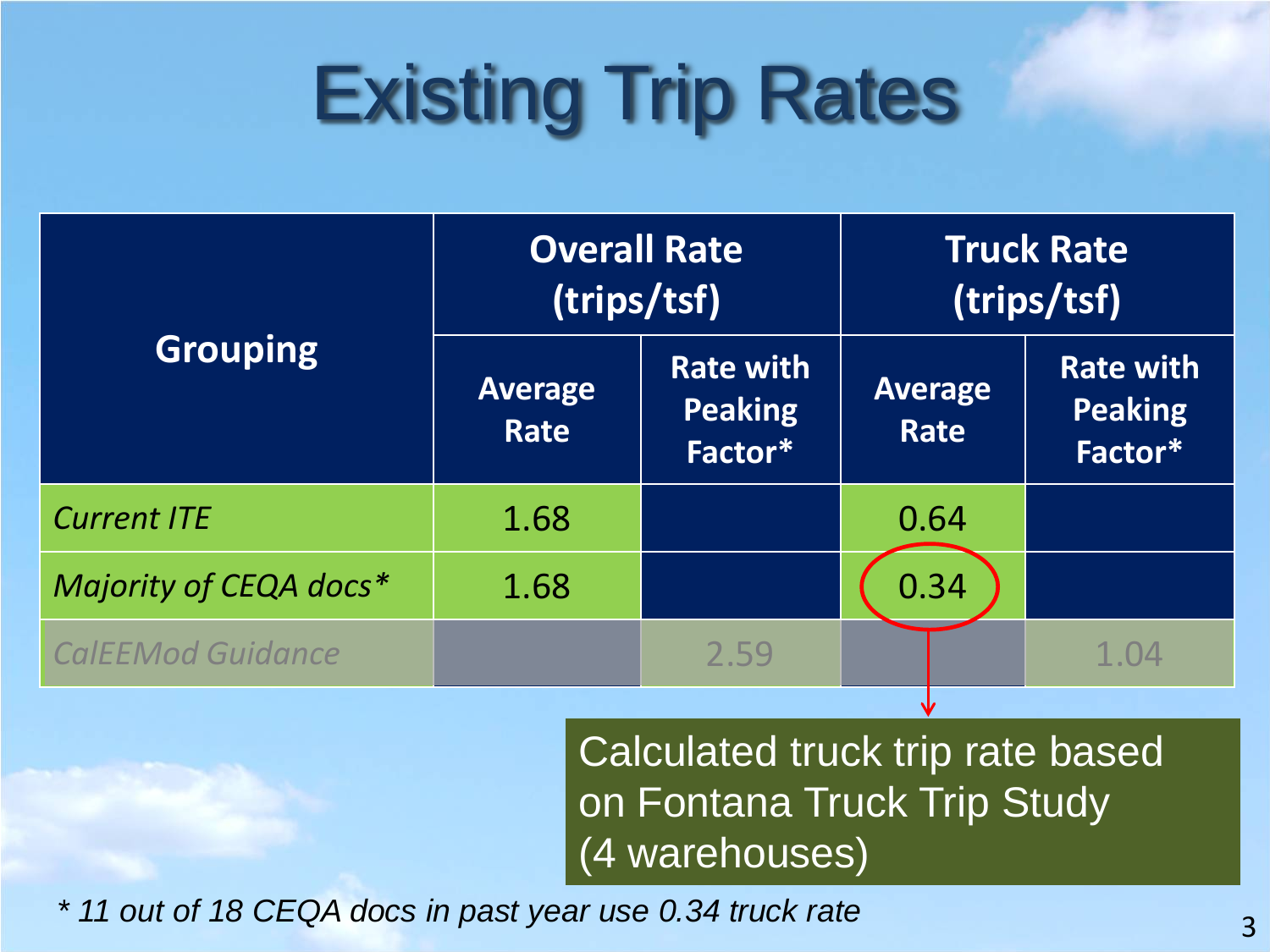#### **Truck Trip Study Process Overview**

- Study began in January 2012
- 12 Stakeholder Working Group meetings
- 2 Technical Working Group meetings
- 34 responses to Business Survey\*
- Video truck counts using traffic engineer at 33 warehouses\*\*
- UCR traffic engineer and statistician analyzed results
- \* 400 Business Surveys sent out. 63 warehouses responded. 34 of the 63 warehouses met definition of "high cube warehouse"
- \*\* 37 total video counts. 4 excluded because either an outlier or did not meet definition of "high cube warehouse"

4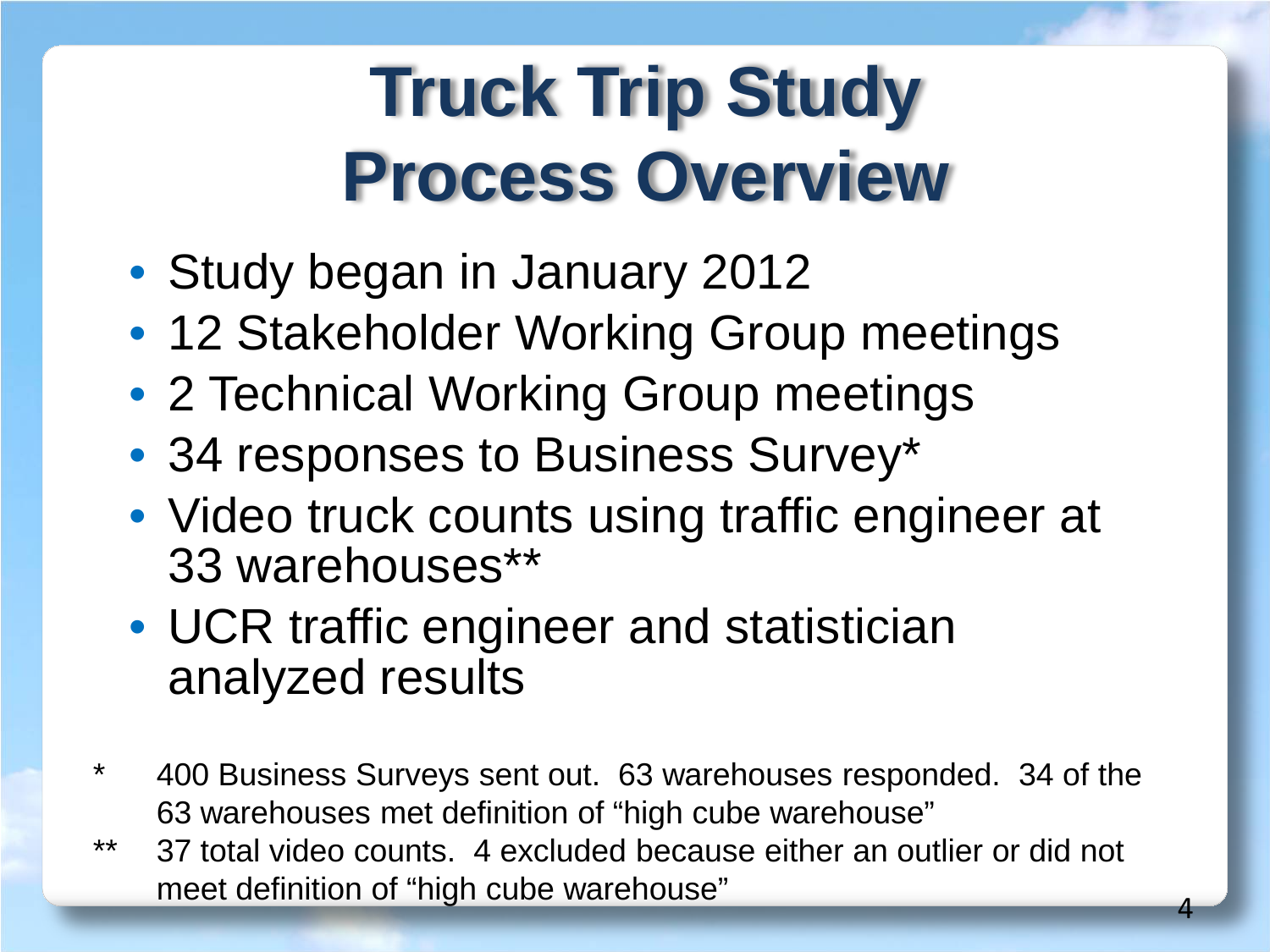# **Analysis of Data**

- Removed outlier data
	- E-commerce and parcel warehouses substantially higher overall trip rate
- Verified only "high cube warehouses" > 200,000 square feet
- Averaged data
	- **Overall trip rate per 1,000 sq feet**
	- **Truck trip rate per 1,000 sq feet**
- Three categories:
	- Non-cold storage warehouses
	- Cold storage warehouses
	- Composite for warehouses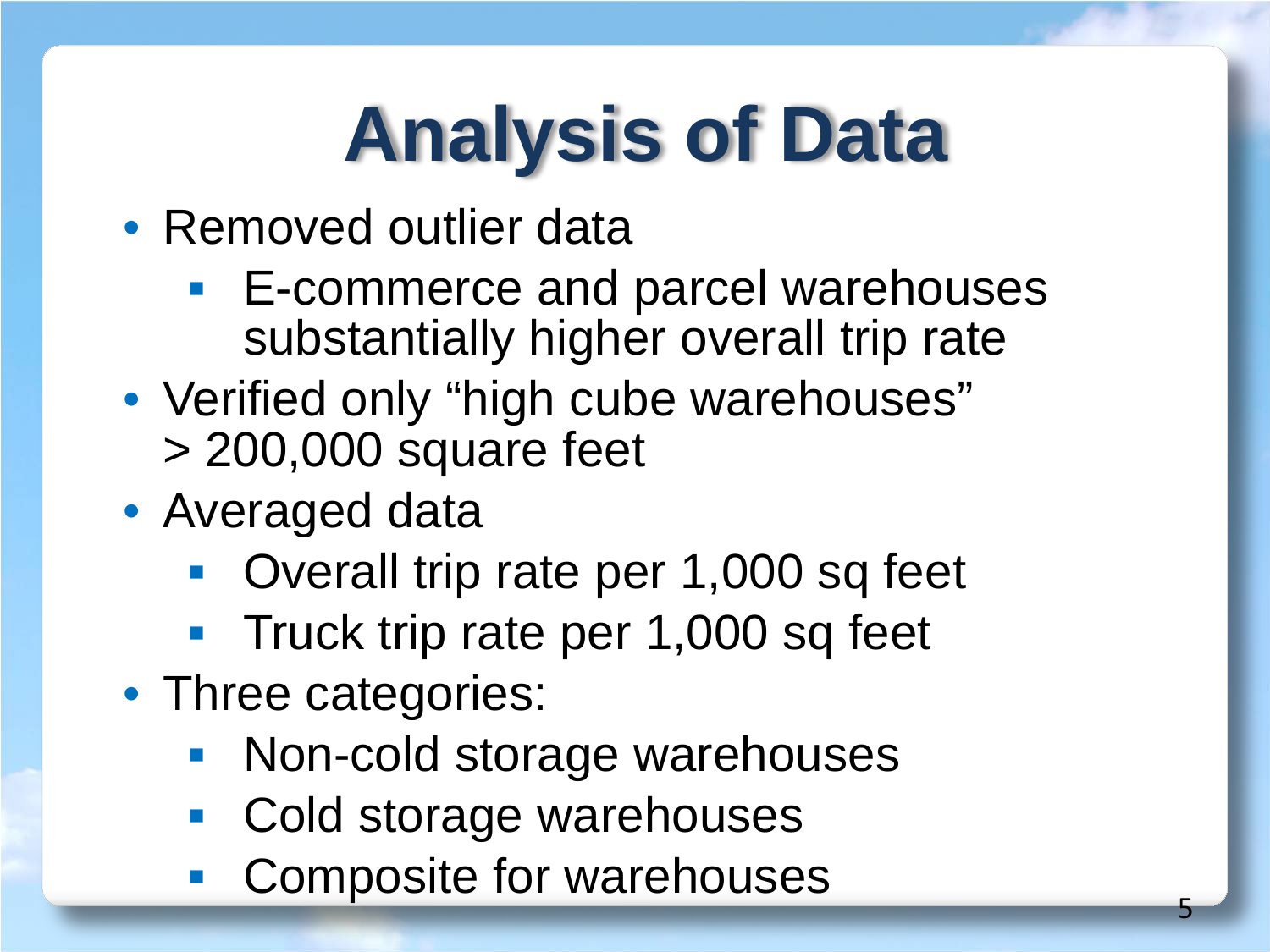

*4. Uncharacteristic of other facilities (e-commerce)*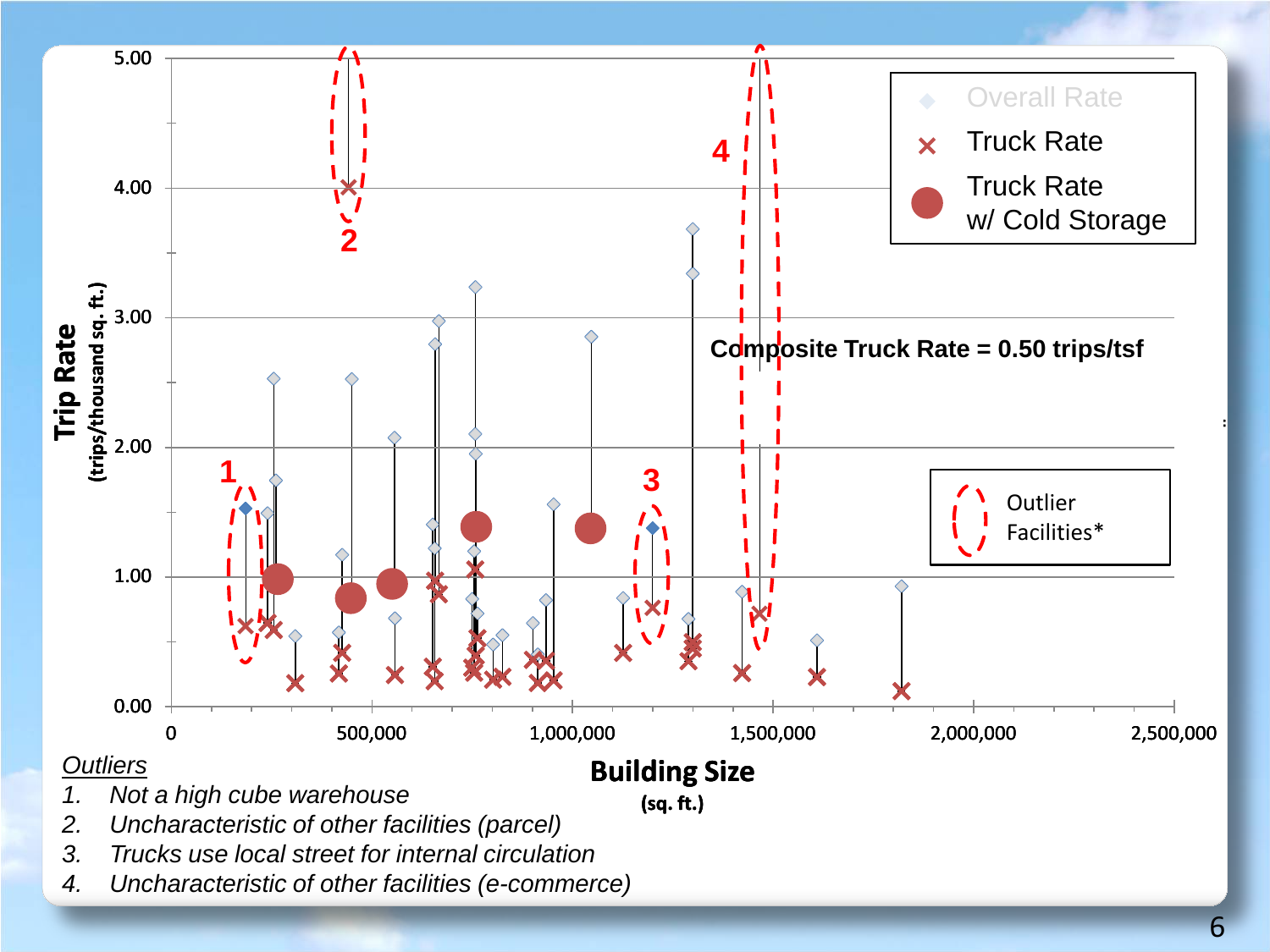## **SCAQMD Warehouse Truck Trip Study Findings1,2**

|                          | <b>Overall Rate</b><br>(trips/tsf) |                                                           | <b>Truck Rate</b><br>(trips/tsf) |                                                           |
|--------------------------|------------------------------------|-----------------------------------------------------------|----------------------------------|-----------------------------------------------------------|
| Grouping                 | <b>Average</b><br>Rate             | <b>Rate with</b><br><b>Peaking</b><br>Factor <sup>3</sup> | <b>Average</b><br>Rate           | <b>Rate with</b><br><b>Peaking</b><br>Factor <sup>3</sup> |
| <b>With Cold Storage</b> | 2.49                               | 2.99                                                      | 1.10                             | 1.32                                                      |
| <b>Non-Cold Storage</b>  | 1.34                               | 1.78                                                      | 0.40                             | 0.53                                                      |
| Composite                | 1.51                               | 1.98                                                      | 0.50                             | 0.66                                                      |

- *<sup>1</sup> Peaking Factor applied only to averaging periods ≤ one day*
- *<sup>2</sup> Outlier data removed*
- *<sup>3</sup>Peaking Factor from Business Survey*

| <b>Cold Storage (14)</b> | Non-Cold Storage (16) |
|--------------------------|-----------------------|
| <b>20%</b>               | 33%                   |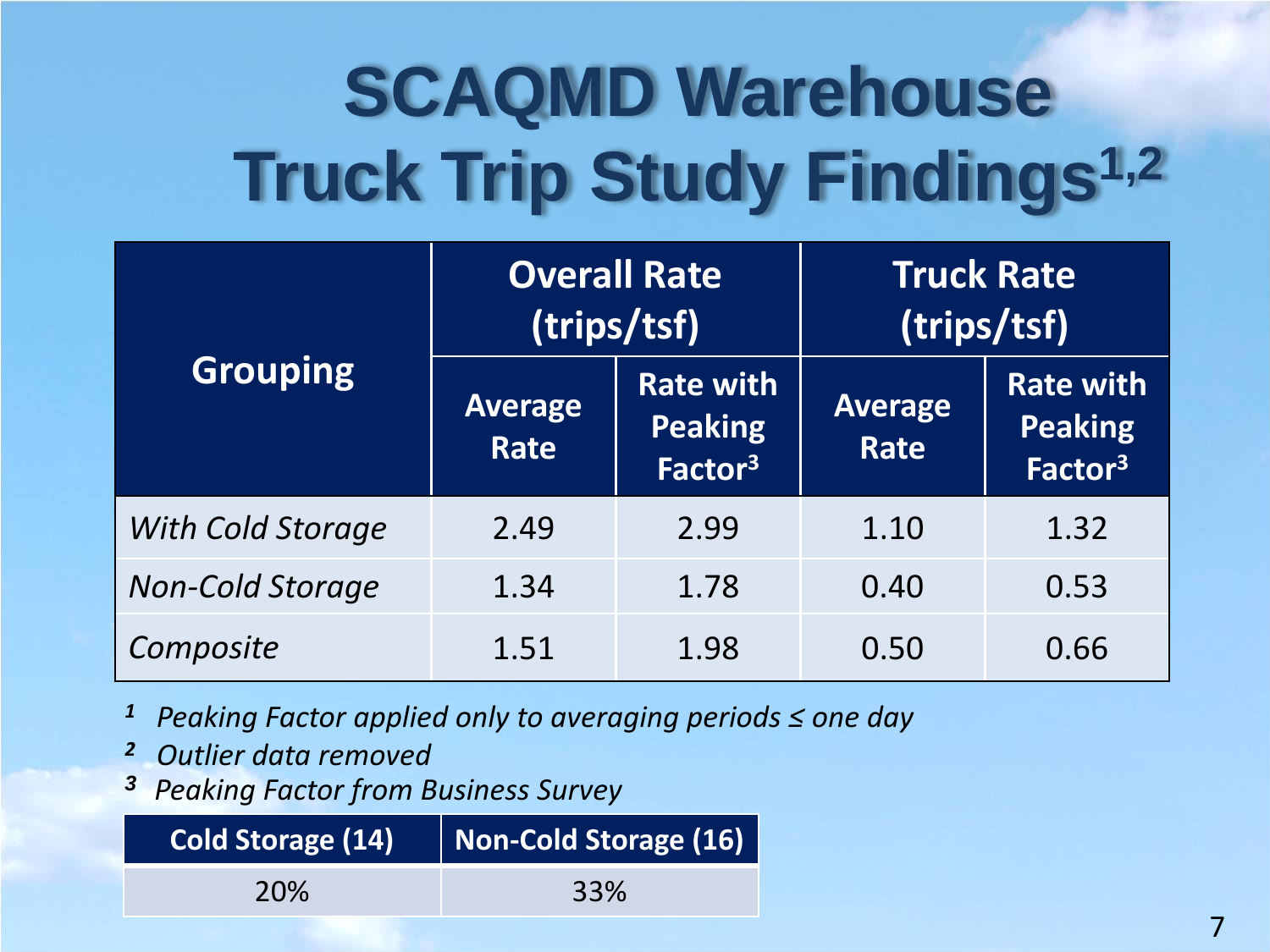### **Business Position/ Recommendation**

- Use current edition ITE truck trip rate as default
	- **IFE higher than SCAQMD non-cold** storage truck rate w/peak: 0.64 vs 0.53 trips/tsf
	- **IFE similar to SCAQMD composite truck** rate w/peak: 0.64 vs 0.66 trips/tsf
	- **IFE captures "peak" daily**
	- **ITE has established procedures to update** trip rates
	- **Lead agencies can use site specific data**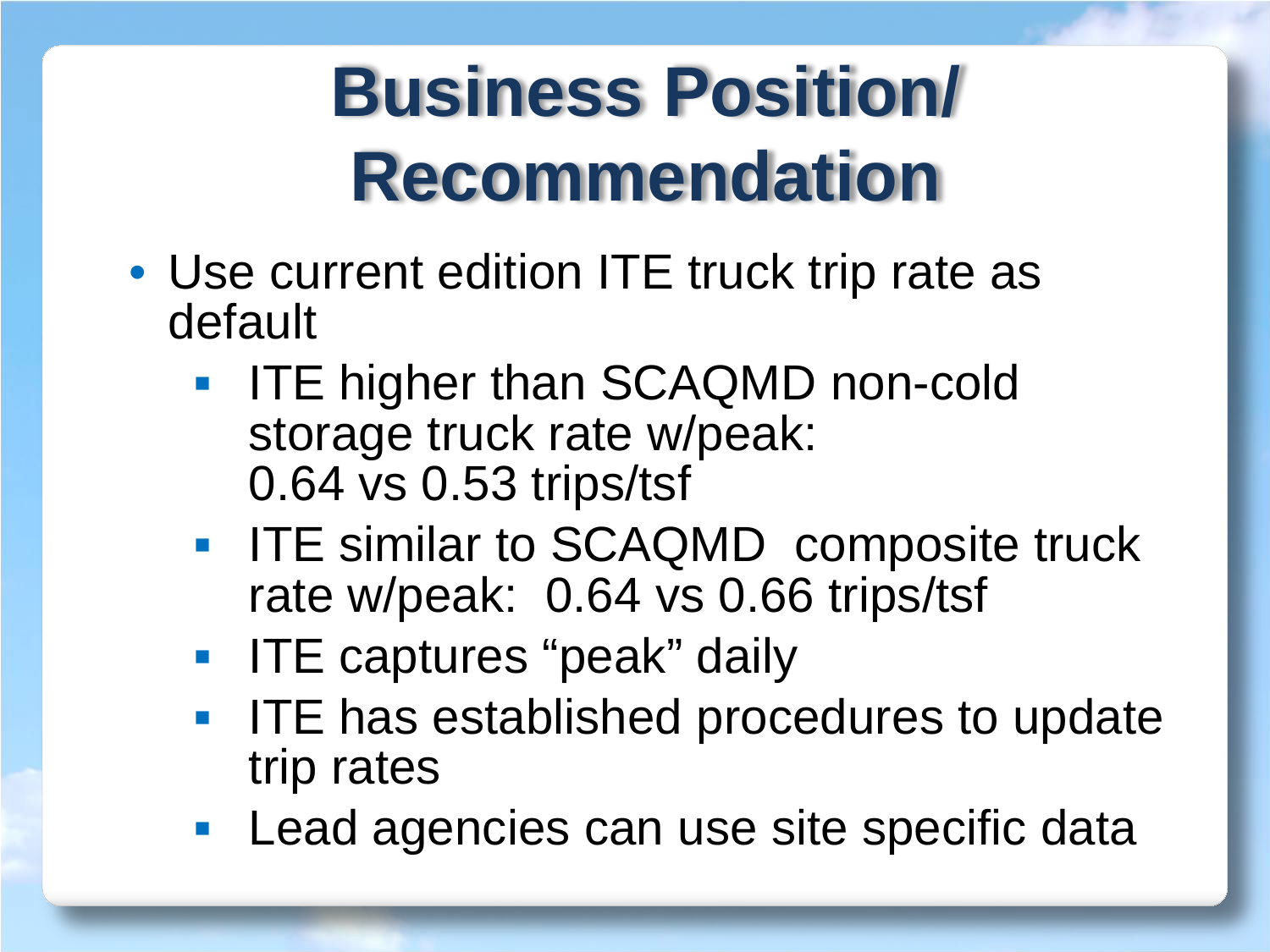### **Truck Trip Rate Comparison**

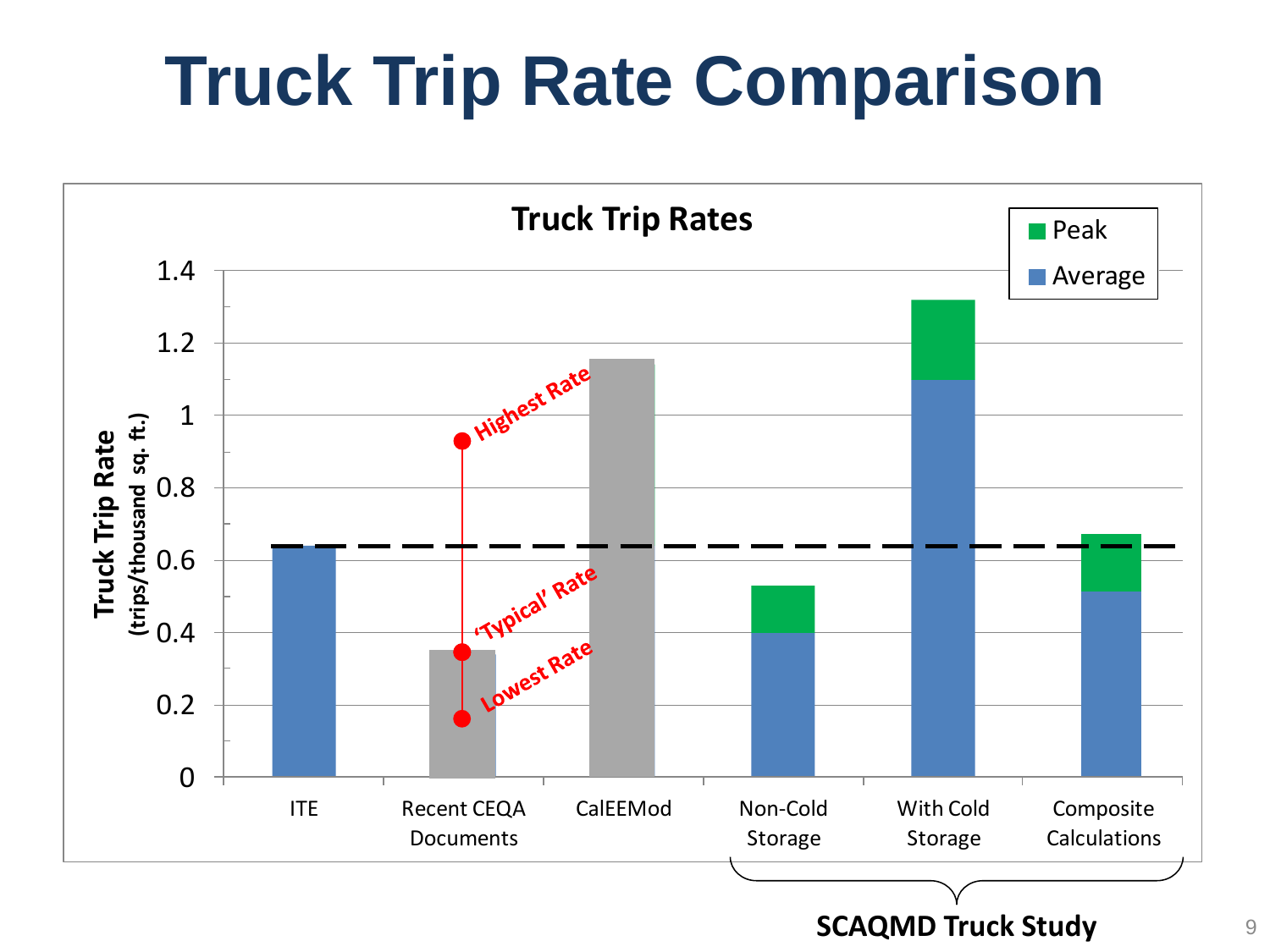## **Staff Response**

- Can support use of ITE truck trip rate as current default
- SCAQMD Study results with peaking factor are not inconsistent with ITE
- Fontana Truck Trip Study limited applicability
	- Overall trip rate based on 4 warehouses – includes 2 warehouses with zeros
	- **No 24-hour truck trip rates reported**
	- **Truck trip rates using Fontana study are** calculated based on 20% truck fleet mix
	- Fontana Study, by itself, is not characteristic of high cube warehouses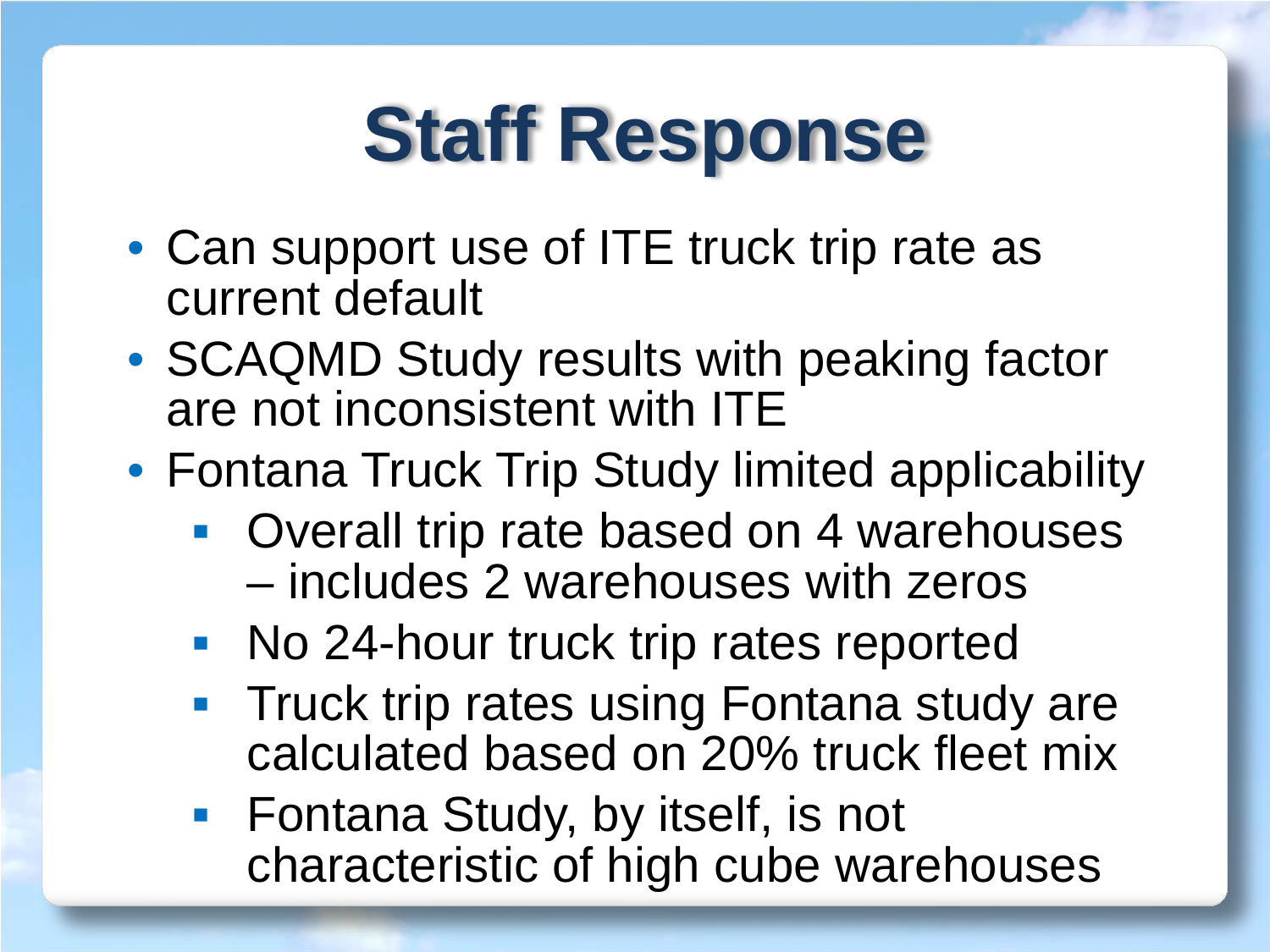## **Staff Recommendations**

- Implement staff interim recommendation
	- Use ITE default values until Governing Board action
	- **Reflected in monthly IGR Board letter, NOP** comment letter, and CalEEMod users noticed
- Option 1:
	- **Continue staff interim recommendation**
	- Supplement study by collecting more information on cold storage and peaking rates
- Option 2: See flow chart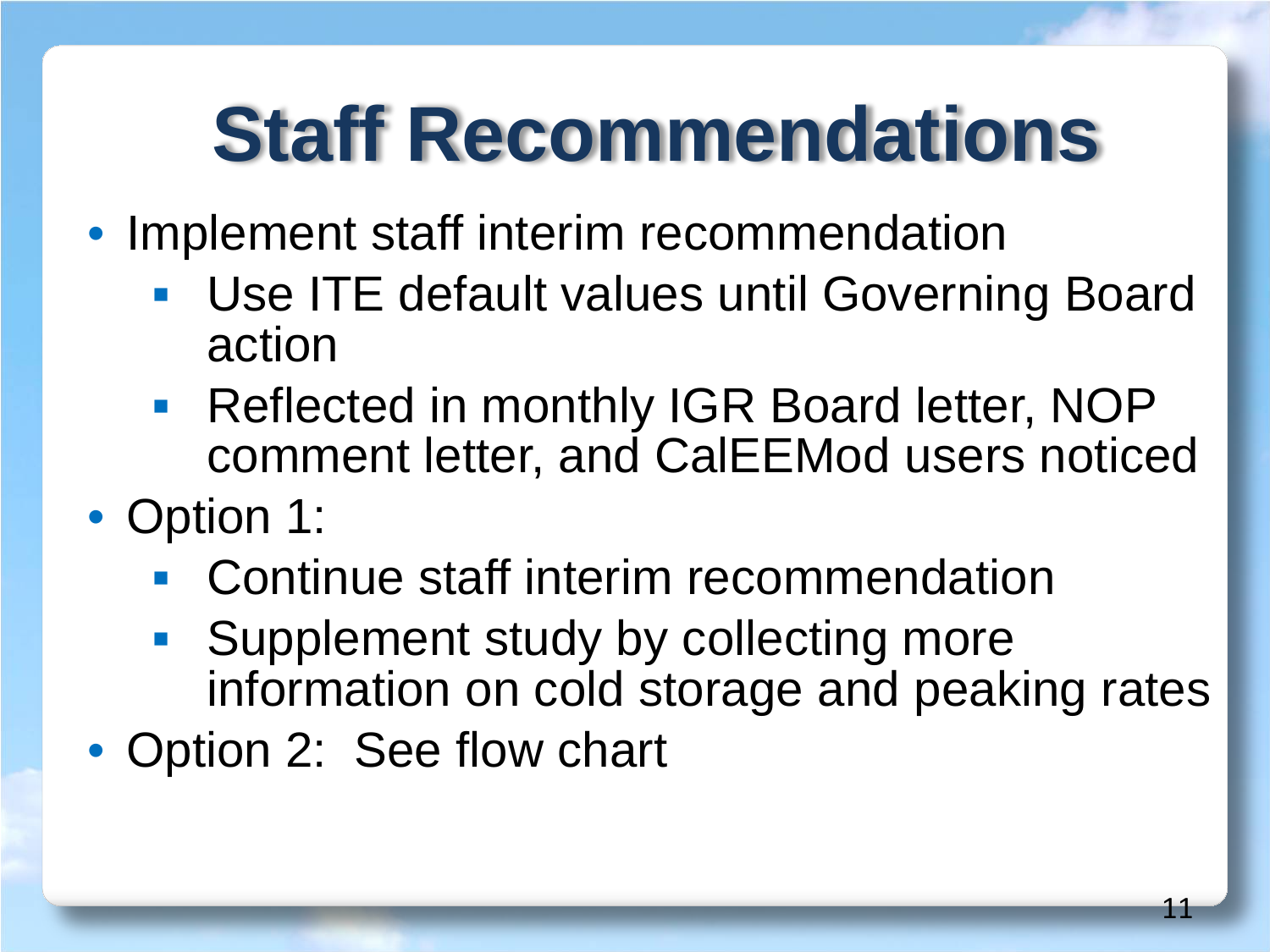## **Staff Recommendation - Option 2**



12 *Consistent with CEQA Guidelines, substantial evidence needed to justify choice of trip rate*